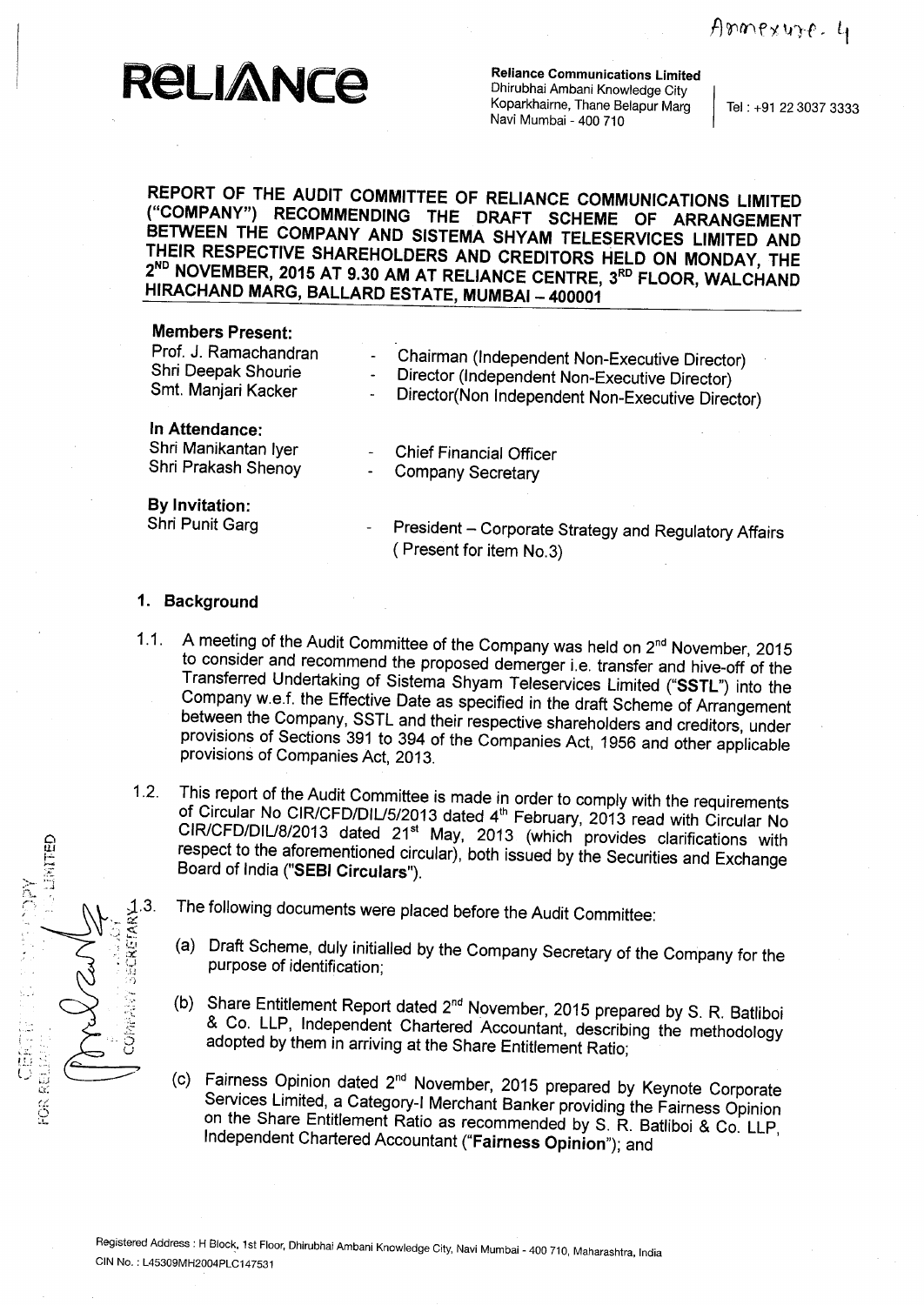# **RELIANCE**

- **(d) Draft of the Merger Agreement proposed to be executed between the Company**, SSTL, **Sistema JSFC** and ADA **Entities.**
- **(e) Draft of the Earn Out Deed proposed to be executed between the** Company, SSTL and STA Capital LLC

#### 2. Proposed Scheme of **Demerger**

- 2.1. The Audit **Committee noted the rationale and the benefits of the Scheme, which including** , **inter-alia** , **are as follows:**
	- (a) further expanding into the growing markets of India;
	- (b) creating value for shareholders by acquiring ready-to-use infrastructure;
	- (c) availability of increased resources and assets which can be utilised for strengthening customer base and servicing existing as well as new customers innovatively and efficiently;
	- (d) strong infrastructural capability to effectively meet future challenges in the everevolving telecom business;
	- (e) strategic fit for serving existing market and also to cater additional volume linked to new consumers;
	- (f) synergies in operational process and logistics alignment leading to economies of scale and creation of efficiencies by reducing time to market and benefitting customers as well as resulting in optimization of operation and capital expenditure;
	- (g) helping the Company in strengthening the assets base while also enhancing financial flexibility; and
	- (h) leading to increased competitive strength, cost reduction and efficiencies, productivity gains by pooling the financial, managerial and technical resources, personnel capabilities, skills, expertise and technologies of both the companies thereby significantly contributing to future growth and maximizing shareholders value.
- 2.2. The Audit Committee reviewed the Share Entitlement Ratio Report and noted that the recommendations made therein. Further, the Fairness Opinion confirmed that the Share Entitlement Ratio in the Share Entitlement Ratio Report is fair to the shareholders of the Company.
- 2.3. The Audit Committee also noted Draft Certificate obtained from the Statutory Auditors of the Company i.e. M/s. Chaturvedi & Shah, Chartered Accountants, on the accounting treatment prescribed in the Scheme.